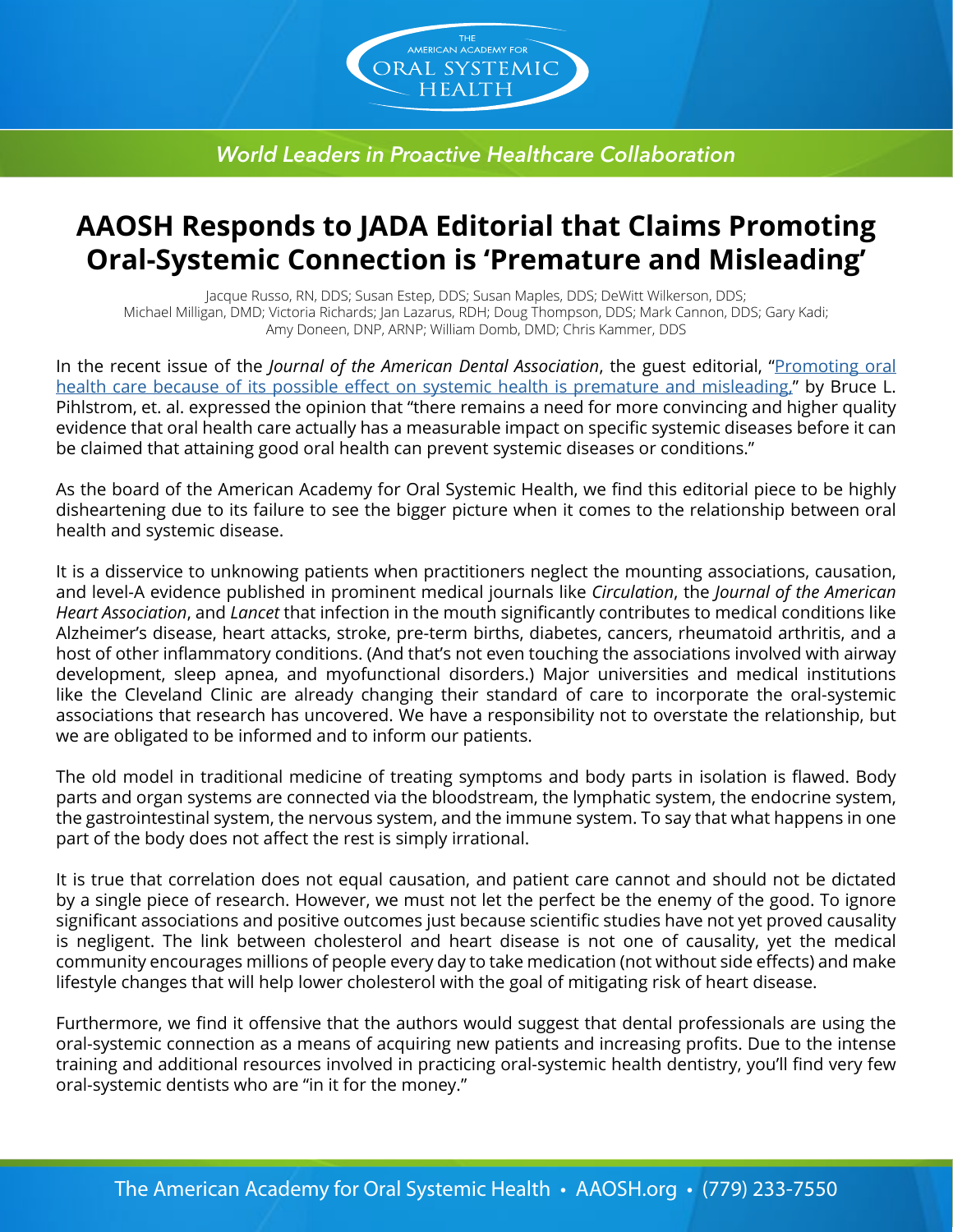There are, however, tremendous financial advantages to our population by treating people holistically. Research by insurance companies has shown that improving oral health [actually saves patients money on](https://www.unitedconcordia.com/docs/united%20concordia%20oral%20health%20whitepaper.pdf) [healthcare costs](https://www.unitedconcordia.com/docs/united%20concordia%20oral%20health%20whitepaper.pdf) by [reducing complications](https://www.ncbi.nlm.nih.gov/pubmed/24953519) and hospital admissions for chronic health conditions.

Not only do dental professionals see patients more frequently than medical practitioners, we are in the unique position of seeing patients primarily when they are healthy—when they are open to learning how the mouth can affect their oral and overall health. Because the mouth is such an amazing indicator of systemic health, we have a unique opportunity to address nutrition, sleep, airway development, acid reflux, food allergies, smoking cessation, caries, HPV-oral and pharyngeal cancers, eating disorders, and more in the context of the patient's health history and in a way that encourages the patient to become an advocate for his or her own health. What other healthcare professional out there is providing such a well-rounded discussion? And how can that possibly cast a negative light on our profession?

We know that having good oral health has many advantages and that poor oral health has many disadvantages. Effective and efficient chewing, enjoyment of food, pleasing appearance, self-confidence, and freedom from pain and infection are just a few of the benefits of good oral health. Educating patients about the potential systemic risks and side effects associated with poor oral health, malocclusion, and airway issues just gives patients more reason to take our care seriously. No one is suggesting dental care is the magic pill to cure all disease.

Science changes daily, as does our understanding of it. As recently as the 1950s, physicians were *prescribing* cigarettes to help with conditions ranging from coughing to anxiety. And a little over a decade ago, we had no idea that the complexity of periodontal disease was enough to negatively influence glycemic control or cardiovascular health. Change is never easy, but the evidence of a significant association between oral and systemic health is incontrovertible. We must not let the complexity of this association deter us from expanding the nature and scope of our care when it is so clearly warranted.

Treating and reversing chronic disease must be a collaborative effort among practitioners across different disciples. Practitioners are moving from their silos to co-diagnose and co-treat. For the good of our country, our patients, practitioners, and our profession, dentistry cannot afford to miss the opportunity to be part of this collaborative effort. A growing number of dentists are working with physicians and other healthcare practitioners for more optimal treatment results. Unless we stand up and take our role as the physicians of the mouth, we, dentistry, and oral heath will not be viewed or accepted in our vital and important roles.

We are excited about the growing recognition of the important role dentistry can and must play in the battle against the epidemic of chronic disease. With this recognition, we draw attention to the high-quality research publications the authors called for. The medical literature has numerous articles, published in the highest rated peer-reviewed journals, documenting the oral-systemic link. It is very important for all dental professionals to not just read a few dental publications for their continued education, but to embrace the vast amount of scientific literature available.

Below you will find some additional study links and resources that discuss the relationship between oral and systemic health. We encourage JADA's readers to explore these, do their own research, and establish their own conclusions about what the science says.

We also encourage anyone interested in this topic to [visit our website](http://aaosh.org), join the conversation with us online, and/or to make plans to attend our **Annual Scientific Session** in conjunction with the American College for the Advancement of Medicine ([ACAM\)](https://www.acam.org/) and the American Academy of Physiological Medicine and Dentistry [\(AAPMD\)](https://www.aapmd.org/)—our first joint medical/dental conference.